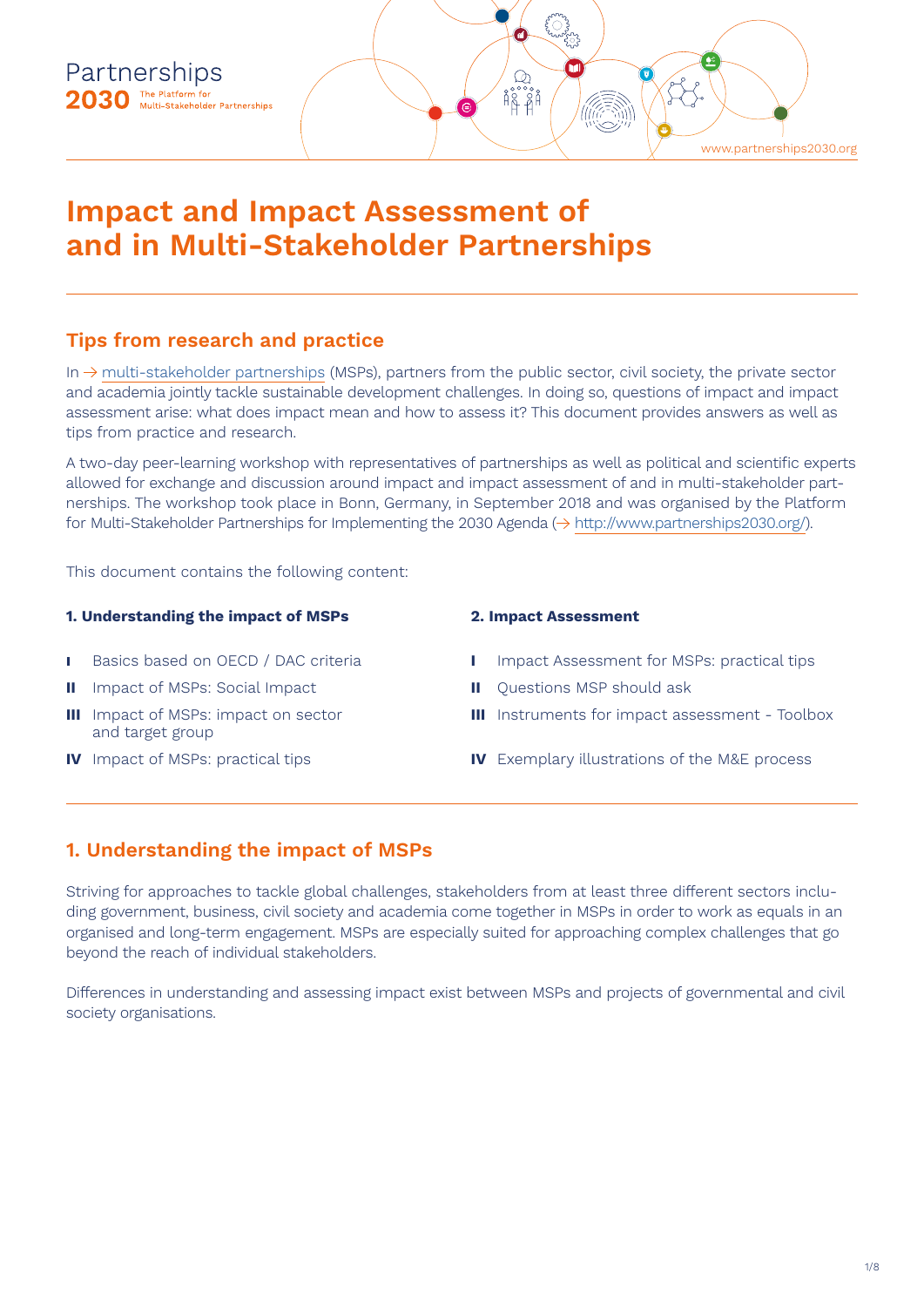



In comparison to the impact achieved via classical means like projects, the impact of multi-stakeholder partnerships has an additional component: Just like with classic projects, MSPs have an impact on the sector and target group. In addition, however, they also have an impact on the stakeholders within the MSP (as illustrated in Figure 1). This impact on stakeholders within MSP is referred to as Social Impact.



Further, it is helpful for MSP secretariats and backbone organisations to understand and consider their own impact separately from that of the MSP as a whole, as shown in Figure 2.

## I Basics based on OECD / DAC criteria

Impacts can be planned or unplanned, positive or negative, intended or unintended. They appear in the short, medium or long term and are related to the activities of the MSP directly or indirectly. The so-called impact chain supports the consideration of impact of an MSP by breaking down the different impact levels. They are as following:



The five core criteria for effectiveness of OECD / DAC support the question of evidence of impact in relation to MSPs in the following form:

| <b>Relevance</b>  | Is the MSP's objective relevant? Is an MSP the appropriate instrument to achieve<br>the objective? Does the MSP create benefits compared to other approaches?                                 |
|-------------------|-----------------------------------------------------------------------------------------------------------------------------------------------------------------------------------------------|
| <b>Efficiency</b> | Are the resources contributed by the partners, such as time, money, staff,<br>in proportion to the results achieved or the benefits of the MSP?                                               |
|                   | <b>Effectiveness</b> Are there countable and measurable results of the MSP at the output level? Are there<br>qualitative changes at the outcome level by making use of the generated results? |
|                   | <b>Substainability</b> Is the MSP likely to provide lasting benefits? How sustainable and self-supporting are<br>the institutionalised structures and the structure of the MSP?               |
| <b>Impact</b>     | Does the MSP achieve transformative change?                                                                                                                                                   |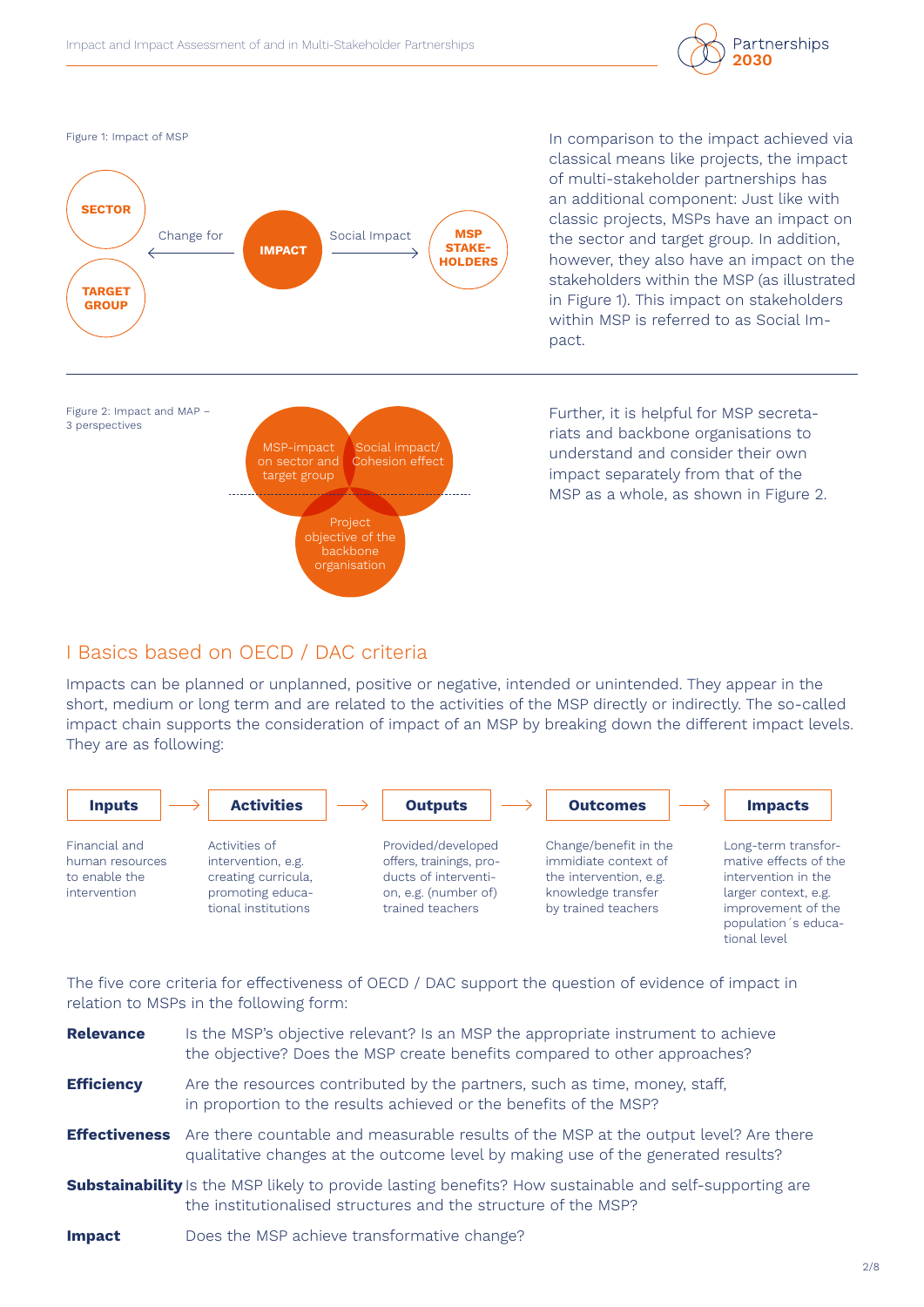## II Impact of MSPs: Social Impact 1

The fundamental ways of thinking and acting of stakeholders involved in MSPs can change through their interaction in an MSP. New patterns of interaction emerge from new internal dynamics based on cooperation, trust and joint action. These remain even beyond the cooperation within the MSP, leading to transformative changes of behavioural patterns of the stakeholders. MSP participants report on their experiences in their wider networks and thus contribute to dissolving stereotypes. In addition, there is often an increased willingness of the stakeholders to cooperate again in other projects, to exchange information informally periodically about relevant matters or to act more inclusively and sustainably.

MSPs thus have effects that go beyond the change processes initiated by the MSP. These impacts are referred to as the Social Impact of MSPs.

## III Impact of MSPs: impact on sector and target group

In order to understand the impact of an MSP on the sector and the target group, the following questions should be considered:

**Outcomes** What is achieved for whom? When does the outcome occur?

- **Mechanisms** What kind of factors and processes have made these outcomes possible? How are the mechanisms, that produce change, interrelated?
- **Additionality** What is the contribution of the MSP to the observed impact (keyword contribution)? Has the MSP put forth the impact (keyword attribution)? Would the impact have been achieved even without the MSP? Has the MSP achieved more than individual actors would have achieved working on their own?

**TIPS**

## IV Impact of MSPs: practical tips

How can MSPs navigate impact? The following practical tips can help:

## • **Sketching the overall objective:**

What kind of outcome can be promised and realised? For whom and where should the effects take place? The overall objective and impact of an MSP should be aligned with the type of MSP, its size and context. The different types of MSPs might help to pursue different kinds of impacts (see box on the right).

## • **Defining the overall objective:**

What do we want to achieve? What are our goals? The overall objective (or 'theory of change') of the MSP should be discussed with all stakeholders from the beginning so that they develop a common understanding. It is important to bear in mind that there are different dimensions of objectives:

- › the common goal of the MSP (What do we want to achieve together?),
- › the long-term developmental objective, (what do we as an MSP want to contribute to?)
- › and the varying objectives of each MSP stakeholder.

#### **Types of MSPs and kinds of impacts**

- Standardisation partnership  $\rightarrow$  Focus on setting standards and norms. The impact aims at transforming an entire sector.
- Service partnership  $\rightarrow$ Concrete implementation and realization of activities at the local or regional level, where the impact is to be delivered.
- Knowledge partnership  $\rightarrow$ Knowledge sharing aims to alter the actions of MSP stakeholders based on the information received.

In practice, MSPs are often a hybrid of types.

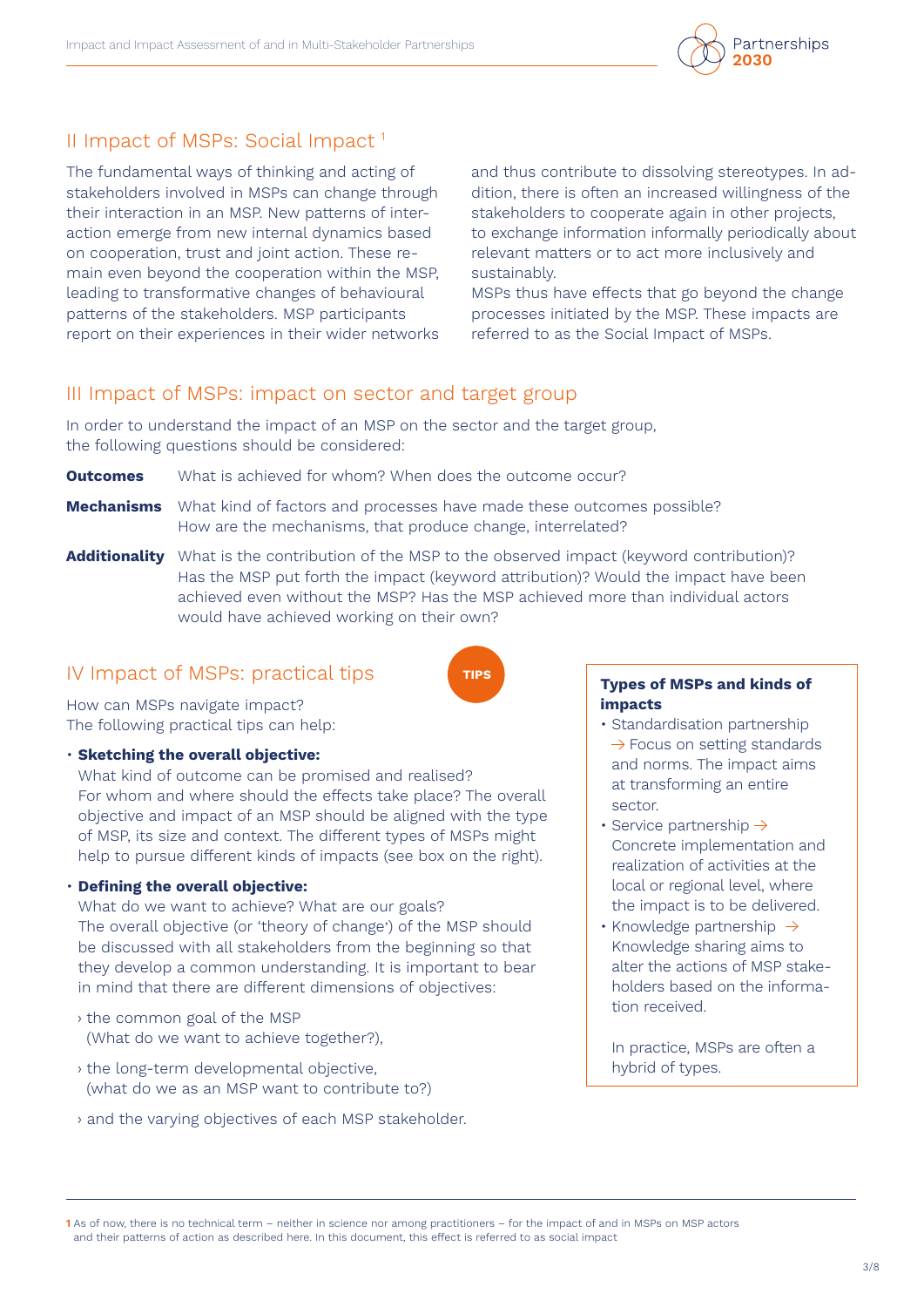

In general, it is recommended to execute a problem analysis as a baseline and to articulate clear, measurable goals and review mechanisms.

Since multi-stakeholder partnerships usually involve an intense initiating phase, their implementation and impact will only show later. Therefore, MSPs require longer time horizons than classical project work.

## • **Involvement of stakeholders:**

Who is involved?

The dialogue should be strategic: relevant and influential stakeholders can drive the process forward as a core group. However, too many stakeholders in the core group can slow down the process, as it is primarily about building trust within the group.

In order to gain further relevant stakeholders for the MSP, establishing business cases and demonstrating the benefit of involvement for different groups is helpful.

During the ongoing process, new stakeholders might join or drop out. Therefore, it is important to keep the impact model updated, especially when new stakeholders join.

### • **Working together as equals:**

How do we want to cooperate?

Inclusive and participatory decision-making and implementation is essential when it comes to the sustainable impact of an MSP as it determines legitimacy and scope of the partnership. Stakeholder groups should therefore be able to engage in an equal way.

Institutionalised governance structures prepare the ground of the partnership and provide an agreement about the way in which stakeholders will work together. Among other things, it is important to ensure that governance structures ensure stakeholders work together as equals, so comments and suggestions are included from everyone.

Working in MSPs is at its core about the interaction of the engaged stakeholders. Building trust between the stakeholders is an integral factor for achieving impact. As for this, building a common identity and establishing a sense of 'we' can be helpful for the joint activities.

#### • **Continuous Monitoring & Evaluation:**

How do we achieve success? How do we ensure learning?

An important success factor for the impact potential of MSPs is sound process management. Joint learning, continuous development and improvements are the basis for the efficiency and effectiveness of an MSP. It is helpful to monitor short-term outcomes in order to ensure continuous learning, to make adjustments and to manage expectations. Measuring medium-term outcomes is important to evaluate changes that occur.

## **2. Impact Assessment**

Impact assessment is relevant and essential in many ways – it provides accountability towards donors, target groups and active stakeholders of the MSP. Impact assessment is not simply about control, but rather about monitoring & evaluation (M&E) in order to document successes and ensure learning.

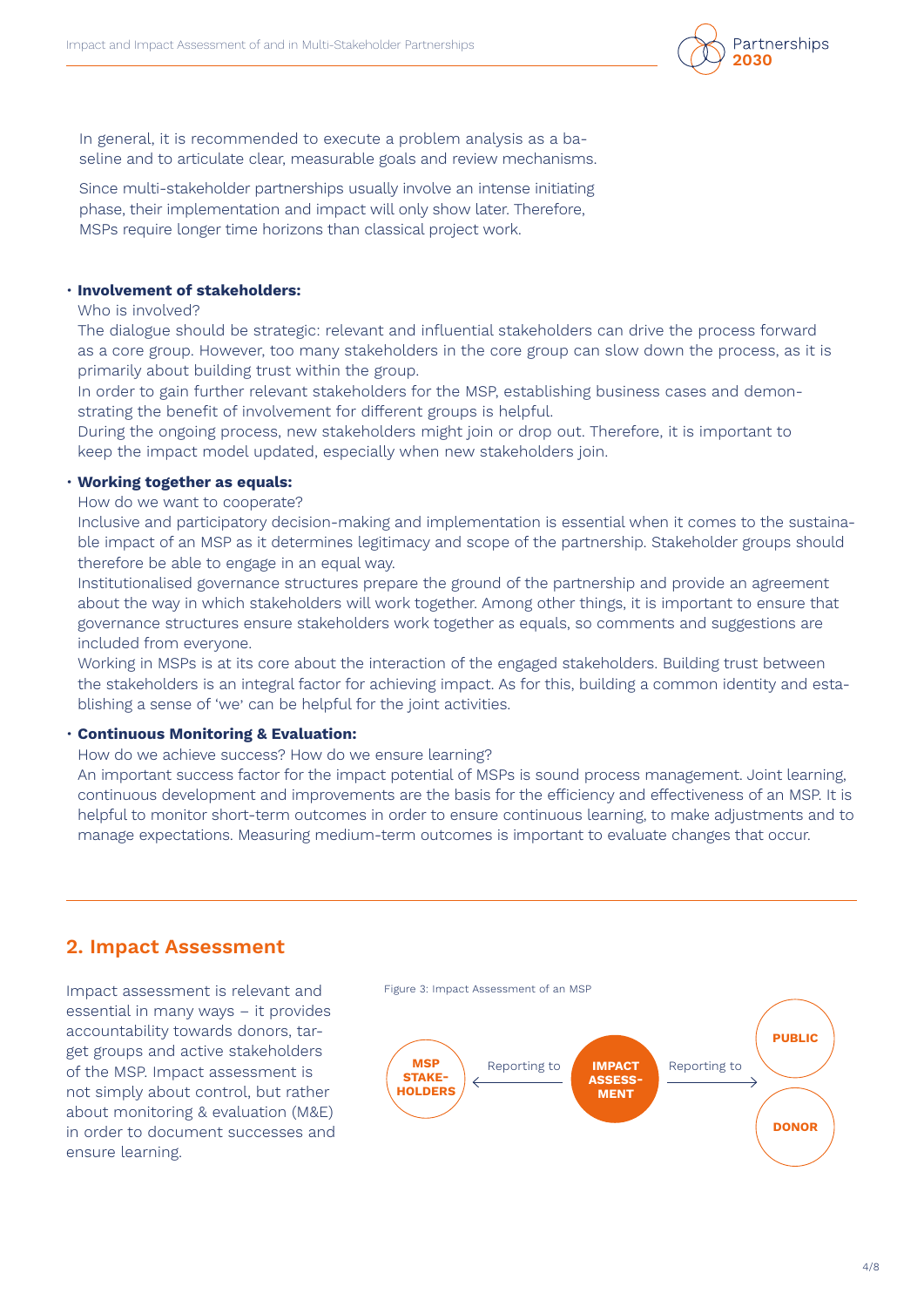

The goals of impact assessment are:

**Comprehension:** How can the process be managed?

| <b>Control:</b>  | Are the tasks implemented by the responsible stakeholders?                 |
|------------------|----------------------------------------------------------------------------|
| <b>Learning:</b> | How do processes between stakeholders work and how does the MSP operate?   |
| Legitimacy:      | What kind of activities lead to which kind of results and who contributes? |

## I Impact Assessment for MSPs: practical tips

Following recommendations for impact assessment result from practice and research:

**Who assesses?** MSPs are responsible for their M&E process. External support and advice on M&E as well as training for the steering committee, the secretariat, and/ or other bodies can be helpful. In case of standards and certification, it is useful to involve independent third parties.

**Why assess?** Impact assessment requires capacities (time, money, effort). It should be emphasised that M&E legitimises and improves the impact of all MSP stakeholders. This requires the evaluation of the impact on the target group as well as monitoring the MSP and the relationships between the stakeholders themselves.

**What to assess?** Possible contents and aims of an evaluation are the monitoring of processes, an examination of the relevance, and achievement of objectives, the assessment of impacts, and the examination of causal hypotheses.

**When to assess** Assessment should take place in several stages: ex-ante to improve the planning of an intervention (baseline setting); continuously to improve the processes; and ex-post to assess the actual impact. It should be kept in mind that it is difficult to assess the long-term impact of MSPs.

**TIPS**

**How to assess?** Impact assessment can be both – quantitative and qualitative – whereby triangulation of data is recommended. Standardisation is not the golden way. The aim is to find solutions that work within the respective system. Possible tools and approaches can be found in the toolbox (see box below).

**How to proceed?** It should be noted that monitoring and evaluation belong together. Questions about the M&E-system should be considered in good time in order to establish it as early as possible while staying flexible during the ongoing process.

## II Questions MSPs should ask themselves

- Why do we need an M&E system?
- What kind of information does each individual partner need?
- What do we need to know/ find out?
- What resources/ capacities/ conditions do we have?
- What data do we need for this?
- When do we need which data?
- How do we guarantee the quality of data?
- Who needs to be involved?
- Who carries out the M&E process?
- How do we deal with the results internally?
- How do we share the data with others?
- How does the MSP contribute to change? Does the MSP achieve its objectives?
- What do we do if things do not turn out as planned?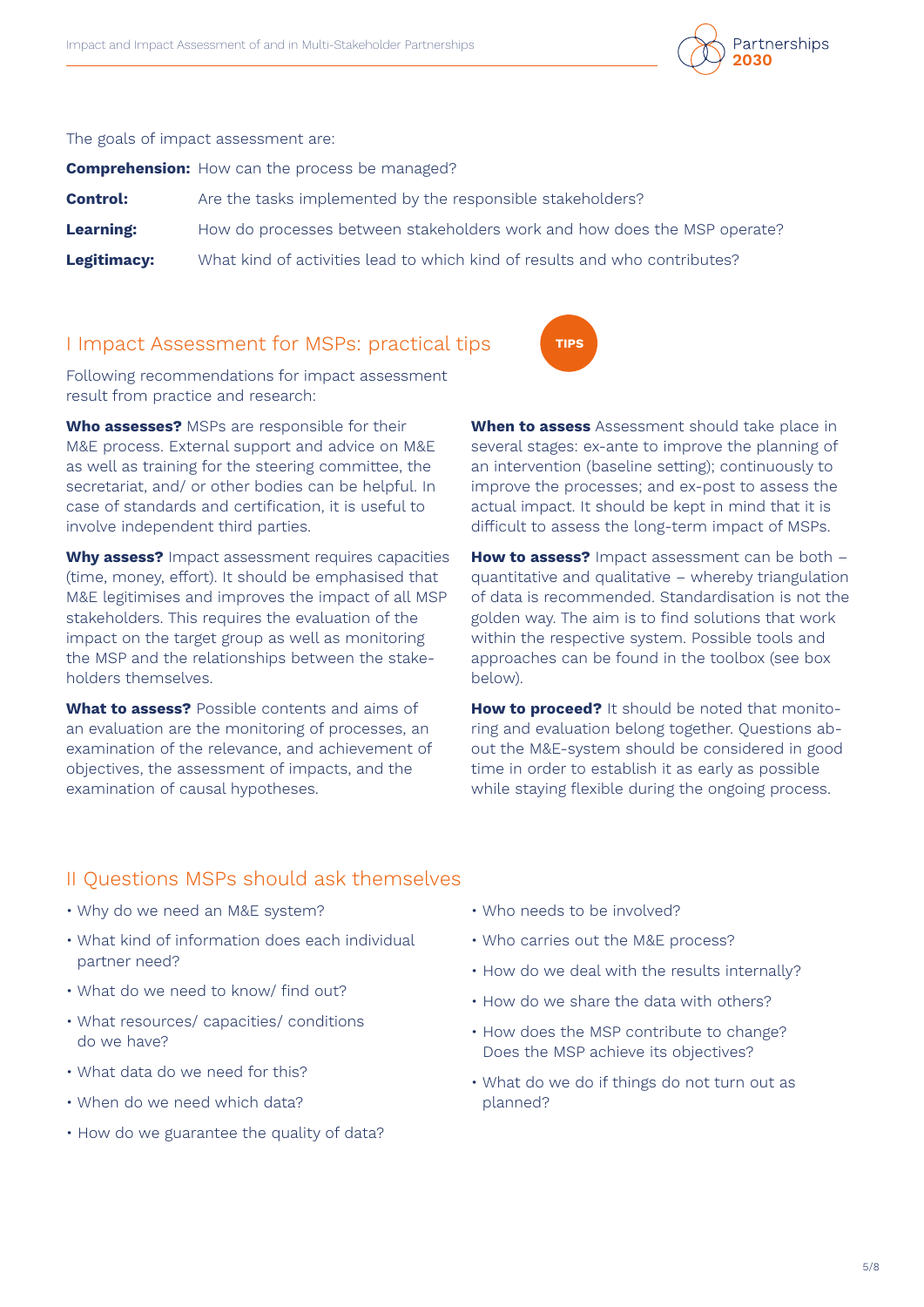

## III Tools for Impact Assessment

#### **Collaboration of actors in MSPs**

- Academic paper about Collaboration Continuum to facilitate self-assessment of partners: Austin & Seitanidi (2012). Collaborative Value Creation: A Review of Partnering Between Nonprofits and Businesses: Part I. Value Creation Spectrum and Collaboration Stages. Nonprofit and Voluntary Sector Quarterly  $xx(x)$  1-33.  $\rightarrow$  [Link](https://study.sagepub.com/sites/default/files/austinseitanidi.pdf)
- Academic literature about network approaches and instruments for evaluation to find out how collaboration works in MSPs (German): Neugebauer/ Beywl (2006): Methoden zur Netzwerkanalyse, in:

Zeitschrift für Evaluation, (2), S. 249-286.  $\rightarrow$  [Link](https://www.univation.org/sites/default/files/publikation/11_2006_beywl_methoden_zur_netzwerkanalyse.pdf)

- Various online tools, such as [Survey Monkey,](https://de.surveymonkey.com) offer open survey services. Partner stakeholder surveys in MSP's can help to assess the overall satisfaction of individual stakeholders as well as the overall state of the partnership.
- With the PPP-Lab Partnering Process Tool the collaboration within a partnership can be evaluated. PPP-Lab Food and Water.  $\rightarrow$  [Link](https://www.ppplab.org/tool/the-partnering-process-tool/)
- The online platform Promoting Effective Partnering (PEP) provides helpful information about implementing effective partnerships: The Partnerships Resource Centre; Collective Leadership Institute; Dutch Ministry of Foreign Affairs et al.  $\rightarrow$  [Link](http://www.effectivepartnering.org)

#### **Defining goals and assessing impact**

- For assessing the impact of the MSP, a contribution analysis can be undertaken. More information is available on the website BetterEvaluation. Sharing information to improve evaluation.  $\rightarrow$  [Link](https://www.betterevaluation.org/en/plan/approach/contribution_analysis)
- Social Return on Investment is a new approach that integrates added social values in (social) projects. Nicholls, Jeremy et al. (2012):

A Guide to Social Return on Investment. UK Cabinet Office.  $\rightarrow$  [Link](http://www.socialvalueuk.org)

- The PPPCanvas Tool can help analyse the development, value added, and impact of private-public partnerships (PPP). PPPCanvas Lab.  $\rightarrow$  [Link](https://ppplab.org/2017/11/pppcanvas/)
- Information about scaling-up technologies and realistic MSP development approaches: The Scaling Scan: a practical tool to determine the potential to scale. PPP-Lab.  $\rightarrow$  [Link](https://ppplab.org/2018/11/3223/)
- The Dialogic Change Model can be used as a monitoring tool that enables output-oriented and structured planning as well as implementation of stakeholder dialogues: The Dialogic Change Model of the Collective Leadership Institute.  $\rightarrow$  [Link](https://ppplab.org/2018/11/3223/)
- This comprehensive guidebook provides useful information and tools for MSPs:

Brouwer et al. (2016): The MSP-Guide. How to Design and Facilitate Multi-Stakeholder-Partnerships. Wageningen. Wageningen University and Research, The Centre of Development Innovation (CDI) and Rugby, UK: Practical Action Publishing.  $\rightarrow$  [Link](http://www.mspguide.org/sites/default/files/case/msp_guide-2016-digital.pdf)

• The Social Impact Navigator: Doing Good – Achieving the Best. Bertelsmann foundation and PHINEO  $(\rightarrow$  [PDF Link](http://www.social-impact-navigator.org) and  $\rightarrow$  [online version Link\)](https://www.phineo.org/english)

### **Communicating outcome and impact**

- Audiovisual information (infographics, videos, pictures, podcasts, digital storytelling, picture books, interviews)
- Presenting case studies and narratives (storytelling) to create context and highlight impact
- Database with information about company reports: Business and Human Rights Research Center in London.  $\rightarrow$  [Link](https://www.business-humanrights.org)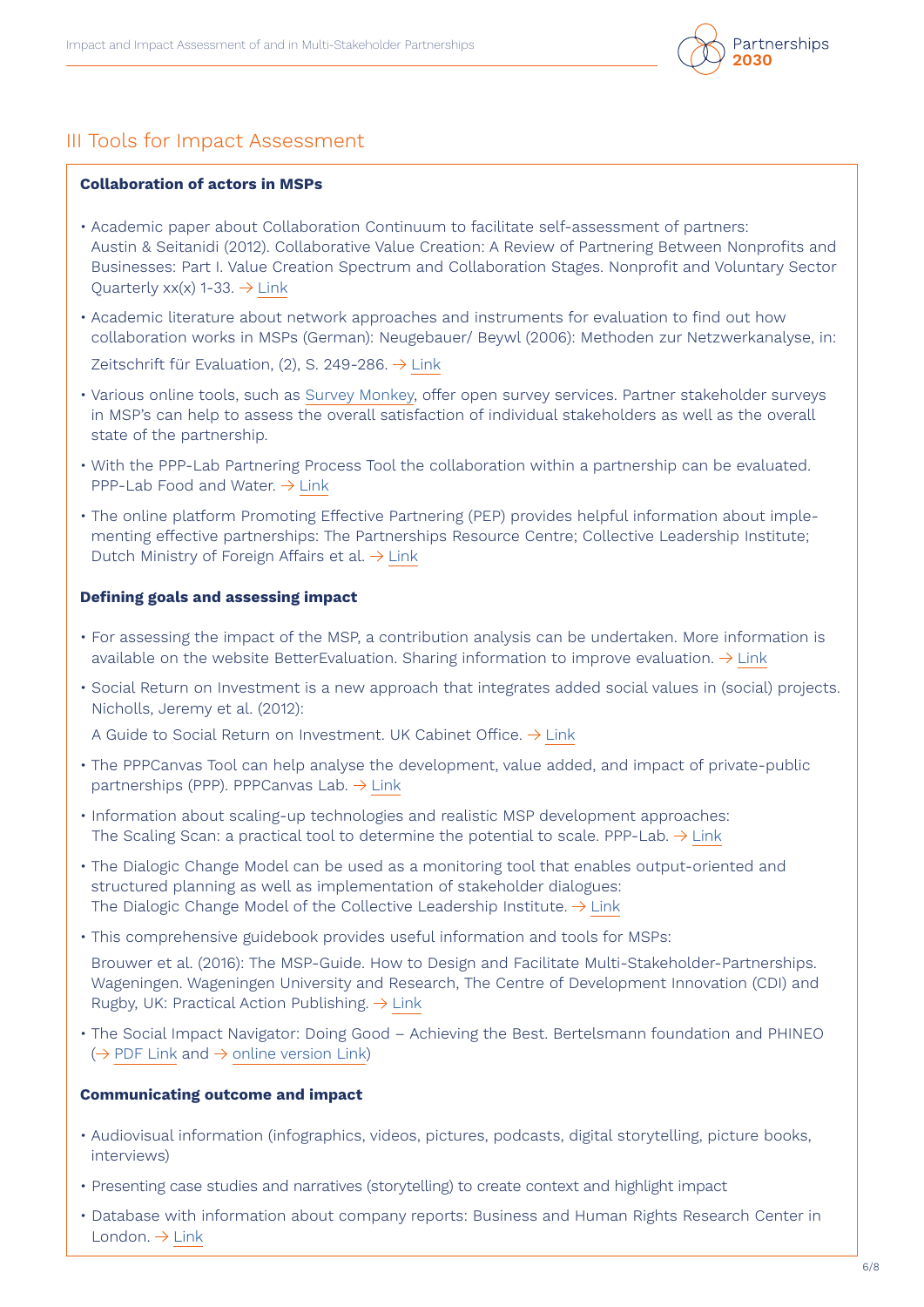

## IV Exemplary illustration of the M&E process

The MSP for sustainable tuna, which is cofinanced by the Federal Ministry for Economic Cooperation and Development (BMZ), serves as a case study to illustrate the M&E process of an MSP and to offer practical tips. This MSP is about sustainable tuna fishing and better income opportunities for small-scale handline fishers in two project regions in the Philippines. The World Wide Fund for Nature (WWF) acts as the backbone organisation for this MSP.

The MSP's objective is:

The establishment of multi-stakeholder partnerships, dialogue structures to promote fairer tuna supply chains and sustainable management of yellowfin tuna stocks in the Philippines; promotes an improvement of the socio-economic situation of small-scale handline fishers, as well as the longterm securing of their livelihoods.

### **The M&E process of the MSP for sustainable tuna in the Philippines**

### Step 1 – Project idea, topic & rough goal

The MSP is the result of a predecessor project. Idea, topic, and goal were developed in a dialogical exchange.

#### Step 2 – Common objectives

The vision and the overall objective as well as the project and sub-objectives were developed. Objectives for the content and the process were defined. The process objectives deal with the development of dialogue structures and institutionalisation.

#### Step 3 – Deciding on the format

Is an MSP the right instrument to achieve the objectives? Which stakeholder have which reasons for their engagement?

## Step 4 – Objective and sub-objectives with indicators

In a workshop, advised by the Collective Leadership Institute (CLI), a core group (also known as a container of change) agreed on the definition of the overall objective and formulation of six subobjectives linked to indicators.

## Step 5 – On-going M&E

- In the project application, training sessions with external experts on the monitoring process were included.
- In the planning phase, personnel resources have been considered and dedicated to M&E activities. A person, responsible for the monitoring process of the MSP, was appointed.
- Every three months, the backbone organisation receives an internal report on current events and discussions. The aim is to reflect consciously on the process. It can be a short report, (internal / external) newsletter or anything else.
- For reviewing the indicators and the progress of the process, a comprehensive report informs the donor annually.
- Once a year, external experts conduct an assessment in order to verify the certification.
- The following activities support the assessment of impact: Surveys with households about their income situation and indebtedness, number of harmful/ dubious, and sustainable subsidies of the authorities to the fisheries of the project, measurement of the fishing capacity of handline fishing in the project areas, analysis of sales along the supply chain.
- If findings turn out to be meaningful in light of delivering the overall objective, sub-objectives, indicators and activities will be modified.
- Consultancy and support from external proves to be helpful in selective matters.

For further information on the MSP partnership program regarding on sustainable tuna, please check  $\rightarrow$  [here](https://wwf.org.ph/what-we-do/food/pptst/)